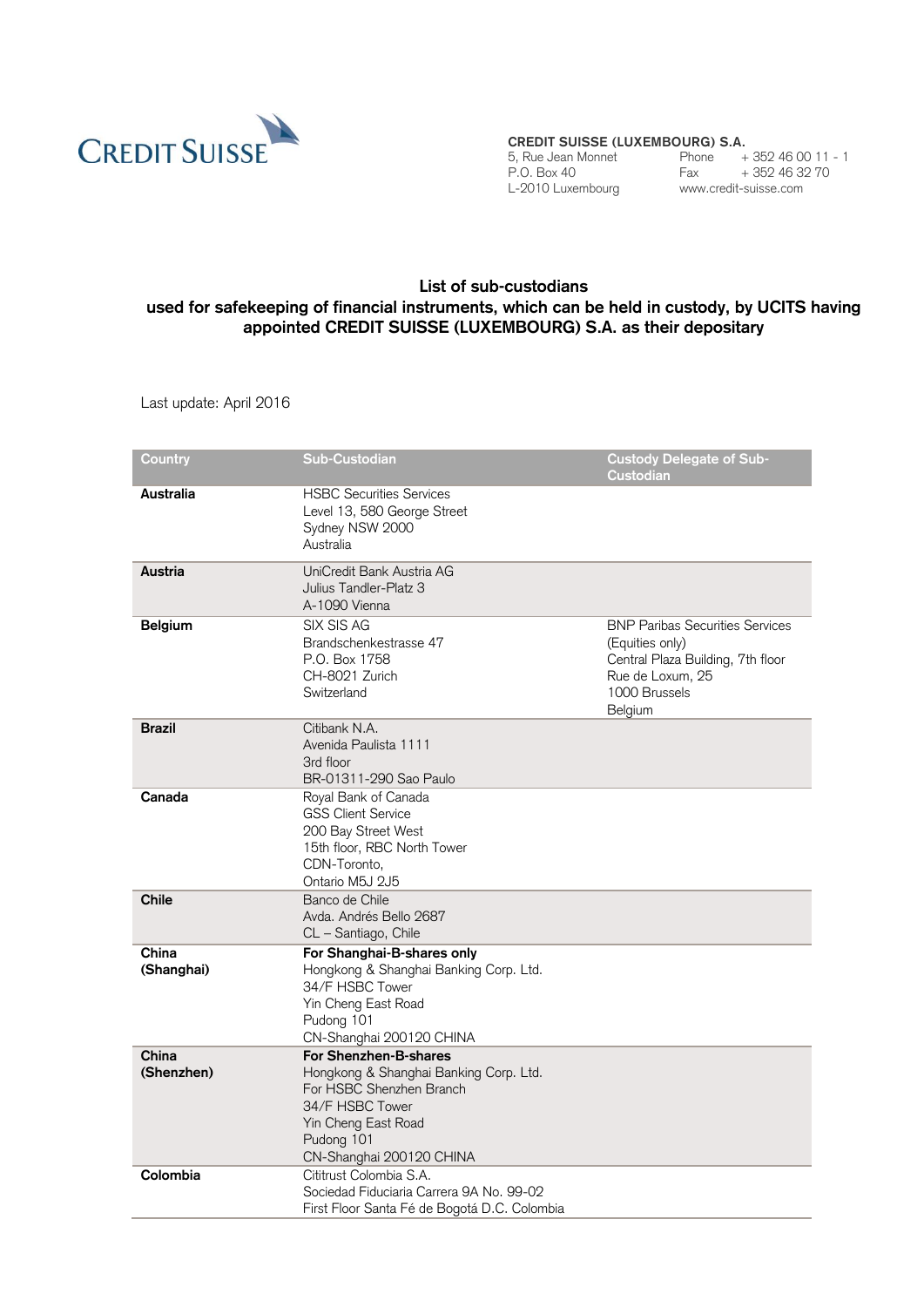| Croatia               | Zagrebacka Banka DD<br>Paromliska 2<br>HR-10000 Zagreb                                                                                                                                          |                                                          |
|-----------------------|-------------------------------------------------------------------------------------------------------------------------------------------------------------------------------------------------|----------------------------------------------------------|
| <b>Czech Republic</b> | Citibank Europe plc<br>Bucharova 2641/14, 158 02 Praha 5                                                                                                                                        |                                                          |
| <b>Denmark</b>        | Nordea Bank Danmark A/S,<br>PO Box 850,<br>0900 Copenhagen C, Denmark                                                                                                                           |                                                          |
| Egypt                 | <b>HSBC Bank Egypt SAE</b><br>3, Abou El-Feda Street<br>Abou El-Feda Bldg.<br>P.O.Box 126<br><b>EG-Cairo Zamalek</b>                                                                            |                                                          |
| Estonia               | UniCredit Bank Austria AG<br>Julius Tandler-Platz 3<br>A-1090 Vienna                                                                                                                            | AB SEB Bank<br>Tornimäe 2<br>EE-15010 Tallinn<br>Estonia |
| <b>Euro Market</b>    | Euroclear<br>1, boulevard Roi-Albert II<br>B-1210 Bruxelles                                                                                                                                     |                                                          |
| <b>Finland</b>        | Nordea Bank Finland Plc<br>Aleksanterinkatu 36,<br>00020 Helsinki<br>Finland                                                                                                                    |                                                          |
| <b>France</b>         | <b>CACEIS Bank</b><br>1-3 Place Valhubert<br>75206 Paris Cedex 13<br>France                                                                                                                     |                                                          |
| Germany               | SIX SIS AG<br>Brandschenkestrasse 47<br>P.O. Box 1758<br>CH-8021 Zurich<br>Switzerland                                                                                                          |                                                          |
| Greece                | Citibank International PLC<br>Greece Branch<br>8 Othonos Street<br>10557 Athens<br>Greece                                                                                                       |                                                          |
| <b>Hong Kong</b>      | Hongkong & Shanghai Bkg Corp.<br>Custody & Clearing, HSBC Sec.Svc.<br>2/F, Tower I, HSBC Centre<br>1 Sham Mong Road<br>HK-Hongkong                                                              |                                                          |
| Hungary               | Citibank Europe plc<br>Hungarian Branch Office<br>Bank CenterSzabadsag ter 7<br>P.O.Box 123<br>HU-1051 Budapest                                                                                 |                                                          |
| India                 | Hongkong & Shanghai Bkg Corp.<br>Custody & Clearing, HSBC Sec. Svc.<br>2/F 'Shiv' Plot No 139-140B<br>Western Express Highway, Sahar Road Junction,<br>Vile Parle-E,<br>Mumbai - 400 057, India |                                                          |
| Indonesia             | Deutsche Bank AG<br>Jakarta Branch<br>Deutsche Bank Building<br>Jalan Imam Bonjol No. 80<br>ID - 10310 Jakarta                                                                                  |                                                          |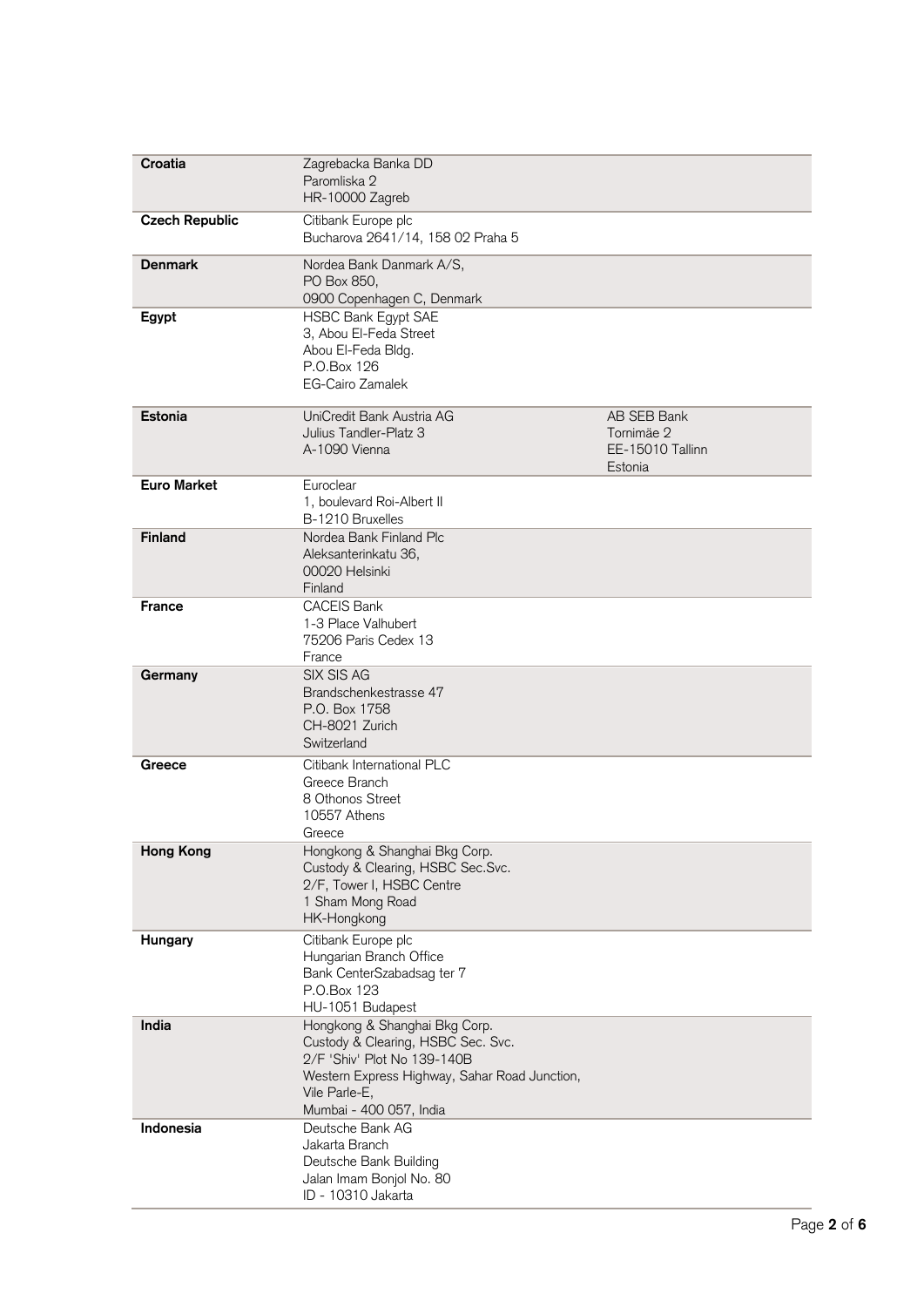| Ireland            | SIX SIS AG                                                       | <b>BNP PARIBAS SECURITIES</b> |
|--------------------|------------------------------------------------------------------|-------------------------------|
|                    | Brandschenkestrasse 47                                           | <b>SERVICES</b>               |
|                    | P.O. Box 1758                                                    | 55 Moorgate                   |
|                    | CH-8021 Zurich                                                   | London EC2R 6PA               |
|                    | Switzerland                                                      |                               |
| <b>Israel</b>      | Bank Leumi Le-Israel BM                                          |                               |
|                    | <b>Banking Services Center</b>                                   |                               |
|                    | 24/32 Yehuda Halevi St.                                          |                               |
|                    | IL-61000 Tel Aviv Israel                                         |                               |
| Italy              | <b>BNP Paribas Securities</b>                                    |                               |
|                    | Services Milano                                                  |                               |
|                    | Via Ansperto 5                                                   |                               |
|                    | 20123 Milano/Italy                                               |                               |
| Japan              | Bank of Tokyo-Mitsubishi UFJ, Ltd.<br>10F 2-11-3, Hamamatsu-cho  |                               |
|                    | Minato-ku                                                        |                               |
|                    | Tokyo 105-0013 Japan                                             |                               |
| Jordan             | Standard Chartered Bank Securities Services,                     |                               |
|                    | Shmeissani Branch                                                |                               |
|                    | Al-Thaqafa Street, Building 2,                                   |                               |
|                    | P.O. Box 926190,                                                 |                               |
|                    | Amman 11110, Jordan                                              |                               |
| Kuwait             | <b>HSBC Bank Middle East Ltd</b>                                 |                               |
|                    | Al Khorafi BD., 1st Fl.Quibla Ar.                                |                               |
|                    | 6-7 Parcel, Osama Bin Munkez St.<br>KW - Kuweit City Safat 13017 |                               |
|                    | Kuweit                                                           |                               |
| <b>Malaysia</b>    | Hongkong Bank Malaysia Berhad (HBMB)                             |                               |
|                    | P.O.Box 10244                                                    |                               |
|                    | MAL-Kuala Lumpur 01-02 Malaysia                                  |                               |
| <b>Mauritius</b>   | The Hongkong & Shanghai                                          |                               |
|                    | Banking Corporation Ltd.                                         |                               |
|                    | <b>HSBC Centre</b>                                               |                               |
|                    | 18 Cyber City                                                    |                               |
|                    | Port Saint Louis                                                 |                               |
| <b>Mexico</b>      | Banco Santander (Mexico) S.A.                                    |                               |
|                    | Prolongacion Paseo de la                                         |                               |
|                    | Reforma 500<br>Col. Lomas de Santa Fé                            |                               |
|                    | Mexico D.F. 01219                                                |                               |
| <b>Morocco</b>     | Société Générale Marocaine                                       |                               |
|                    | de Bangues                                                       |                               |
|                    | 55, boulevard Abdelmoumen                                        |                               |
|                    | Boite Postale 13090                                              |                               |
|                    | 21 100 Casablanca, Morocco                                       |                               |
| <b>Netherlands</b> | SIX SIS AG                                                       |                               |
|                    | Brandschenkestrasse 47                                           |                               |
|                    | P.O. Box 1758                                                    |                               |
|                    | CH-8021 Zurich<br>Switzerland                                    |                               |
| <b>New Zealand</b> | <b>HSBC Securities Services</b>                                  |                               |
|                    | HSBC House Level 9                                               |                               |
|                    | 1 Queen Street                                                   |                               |
|                    | Auckland 1010                                                    |                               |
|                    | New Zealand                                                      |                               |
| Norway             | Nordea Bank Norge ASA                                            |                               |
|                    | PO Box 1166 Sentrum,                                             |                               |
|                    | 0107 Oslo                                                        |                               |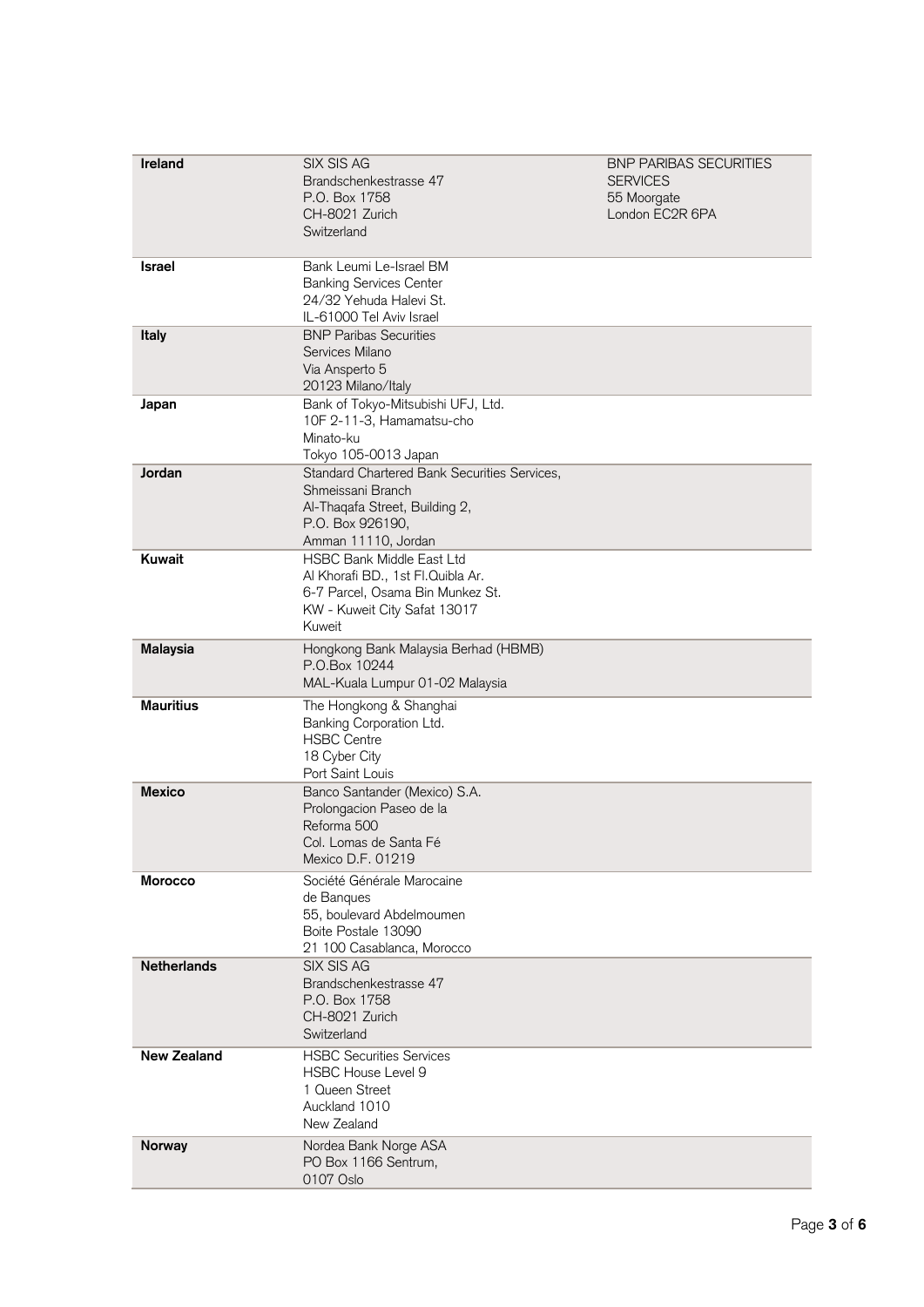| Oman               | HSBC Bank Oman S.A.O.G<br>Al Khuwair<br>PO Box 1727<br>PC 111<br>Seeb, Sultanate of Oman                                                                                                             |                                                                                 |
|--------------------|------------------------------------------------------------------------------------------------------------------------------------------------------------------------------------------------------|---------------------------------------------------------------------------------|
| <b>Phillipines</b> | <b>HSBC Securities Services, Philippines</b><br>7/F HSBC Centre, 3058 Fifth Avenue<br>West Bonifacio Global City, Taguig City 1634<br>Philippines                                                    |                                                                                 |
| Poland             | Bank Handlowy w Warszawie SA<br>Ul.Senatorska 16<br>PL-00-923 Warszawa                                                                                                                               |                                                                                 |
| Portugal           | <b>BNP Paribas Securities Services</b><br>9 rue du Débarcadère<br>93500 PANTIN<br>France                                                                                                             |                                                                                 |
| Qatar              | HSBC Bank Middle East Limited, Oatar<br>HSBC Securities Services - Custody and Clearing<br>Second floor, Ali Bin Ali Building<br>Al Matar Street #950, BLDG 150<br>Ummoglina, Area 27<br>Doha, Qatar |                                                                                 |
| Romania            | Citibank Europe plc. Dublin - Romania Branch<br>145 Calea Victoriei, Victoriei Building, Sector 1,<br>Bucharest, Romania                                                                             |                                                                                 |
| Russia             | DEUTSCHE BANK 000<br>Sadovnicheskaya Str.82 BLD.2<br><b>RU-115035 Moscow</b>                                                                                                                         |                                                                                 |
| <b>Singapore</b>   | <b>Standard Chartered Bank Securities Services</b><br>Main Office<br>Changi Business Park Crescent Level 3<br>Singapore SGP-Singapore 486028<br>Rep. of Singapore                                    |                                                                                 |
| Slovakia           | Euroclear<br>1, boulevard Roi-Albert II<br>B-1210 Bruxelles                                                                                                                                          |                                                                                 |
| Slovenia           | UniCredit Bank Austria AG<br>Julius Tandler-Platz 3<br>A-1090 Vienna                                                                                                                                 | UniCredit Banka Slovenija d.d.<br>Šmartinska 140<br>SI-1000 Ljubljana, Slovenia |
| South Africa       | Societe Generale Johannesburg<br>P.O. Box 6872<br>ZA-Johannesburg 2000                                                                                                                               |                                                                                 |
| South Korea        | Standard Chartered Bank Korea Limited<br><b>Securities Services</b><br>7th Fl., 47, Jongro,<br>Jongro-gu,<br>Seoul, 03160,<br>Korea                                                                  |                                                                                 |
| Spain              | <b>BNP Paribas Securities Services</b><br>C/Ribera del Roira 28<br>28042 Madrid<br>Espana                                                                                                            |                                                                                 |
| Sweden             | Nordea Bank AB (publ)<br>Smålandsgatan 17<br>SE-105 71 Stockholm, Sweden                                                                                                                             |                                                                                 |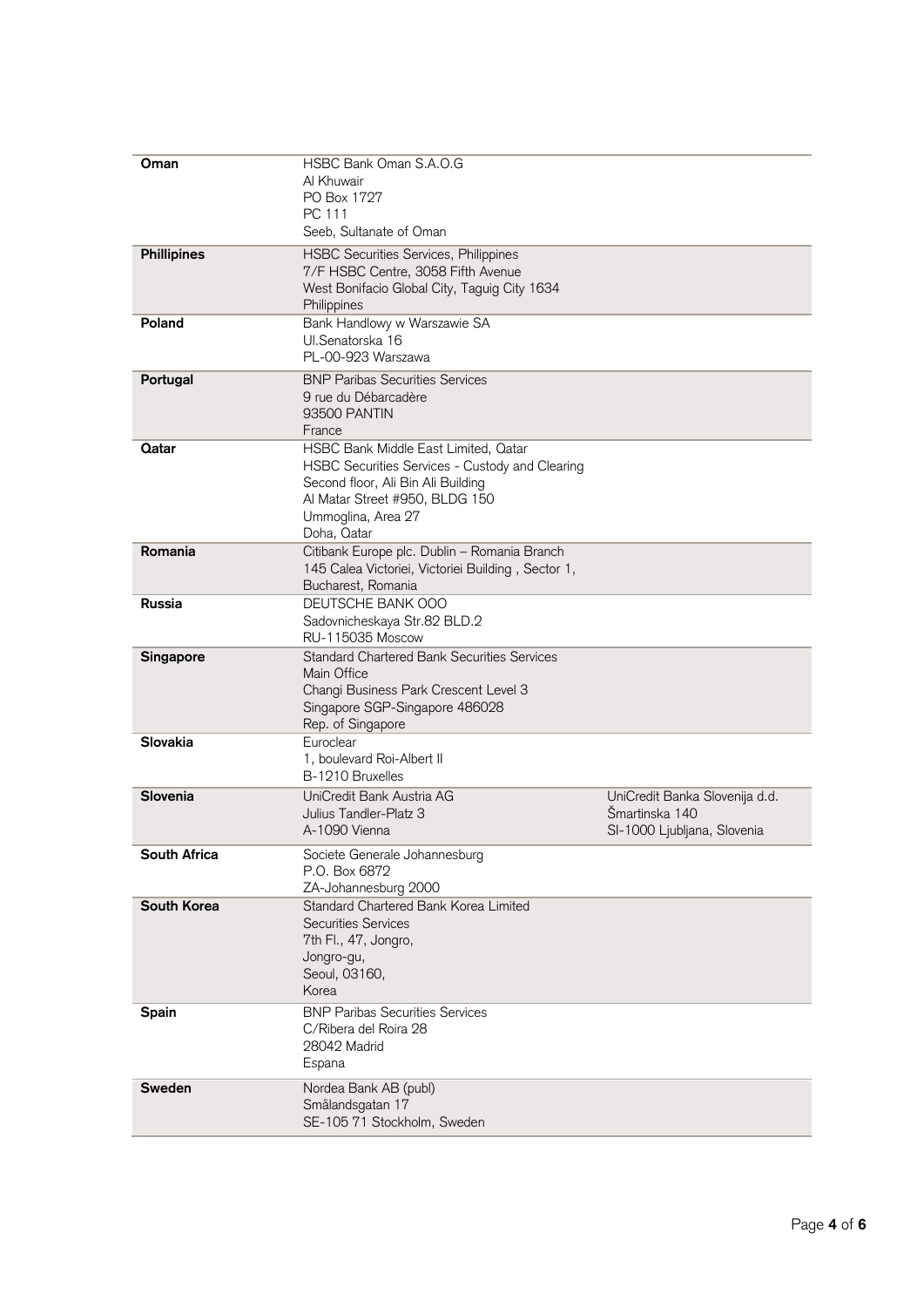| <b>Switzerland</b>                      | SIX SIS AG<br>Brandschenkestrasse 47<br>P.O. Box 1758<br>CH-8021 Zurich<br>Switzerland                                                                 |                                                                                    |
|-----------------------------------------|--------------------------------------------------------------------------------------------------------------------------------------------------------|------------------------------------------------------------------------------------|
| <b>Taiwan</b>                           | Standard Chartered Bank<br>(Taiwan) Ltd., Taipei Branch<br>Room B, 7Floor<br>No. 168<br>Tun Hwa North Road<br>TW - Taipei 105                          |                                                                                    |
| <b>Thailand</b>                         | Standard Chartered Bank (Thai)<br>Public Company Limited<br>Sathorn Nakornthon Tower<br>90 North Sathorn Road, Building 3<br>TH-Bangkok 10500 Thailand |                                                                                    |
| <b>Turkey</b>                           | Ctibank A.S.<br>Tekfen Tower<br>Eski Büyükdere Cad.No: 209 Kat 3<br>34394 Levent, Istanbul<br>Turkey                                                   |                                                                                    |
| U.A.E.<br>Abu Dhabi                     | <b>HSBC Bank Middle East Ltd</b><br>(DIFC) Branch<br>Level 4, Precinct Building 4, Unit 5<br>Gate Distric<br>PO Box 506553<br>Dubai, U.A.E.            |                                                                                    |
| <b>U.A.E.</b><br>Dubai                  | <b>HSBC Bank Middle East Ltd</b><br>(DIFC) Branch<br>Level 4, Precinct Building 4, Unit 5<br>Gate District<br>PO Box 506553<br>Dubai, U.A.E.           |                                                                                    |
| <b>U.S.A.</b>                           | Brown Brothers Harriman & Co.<br><b>Investor Services</b><br>140, Broadway<br>US - New York NY 10005-1101                                              |                                                                                    |
| United Kingdom/<br><b>Great Britain</b> | SIX SIS AG<br>Brandschenkestrasse 47<br>P.O. Box 1758<br>CH-8021 Zurich<br>Switzerland                                                                 | <b>BNP PARIBAS SECURITIES</b><br><b>SERVICES</b><br>55 Moorgate<br>London EC2R 6PA |
| <b>MUTUAL FUNDS</b>                     | <b>FUNDSETTLE</b><br>Euroclear Bank S.A. / N.V.<br>1, Boulevard du roi Albert II<br>BE-1210 Bruxelles<br>Belgium                                       |                                                                                    |
| <b>MUTUAL FUNDS</b>                     | ALLFUNDS BANK INTERNATIONAL S.A.<br>Le Dôme - Espace Pétrusse,<br>Building C,<br>2-8 Avenue Charles de Gaulle,<br>L-1653 Luxembourg<br>Luxembourg      |                                                                                    |